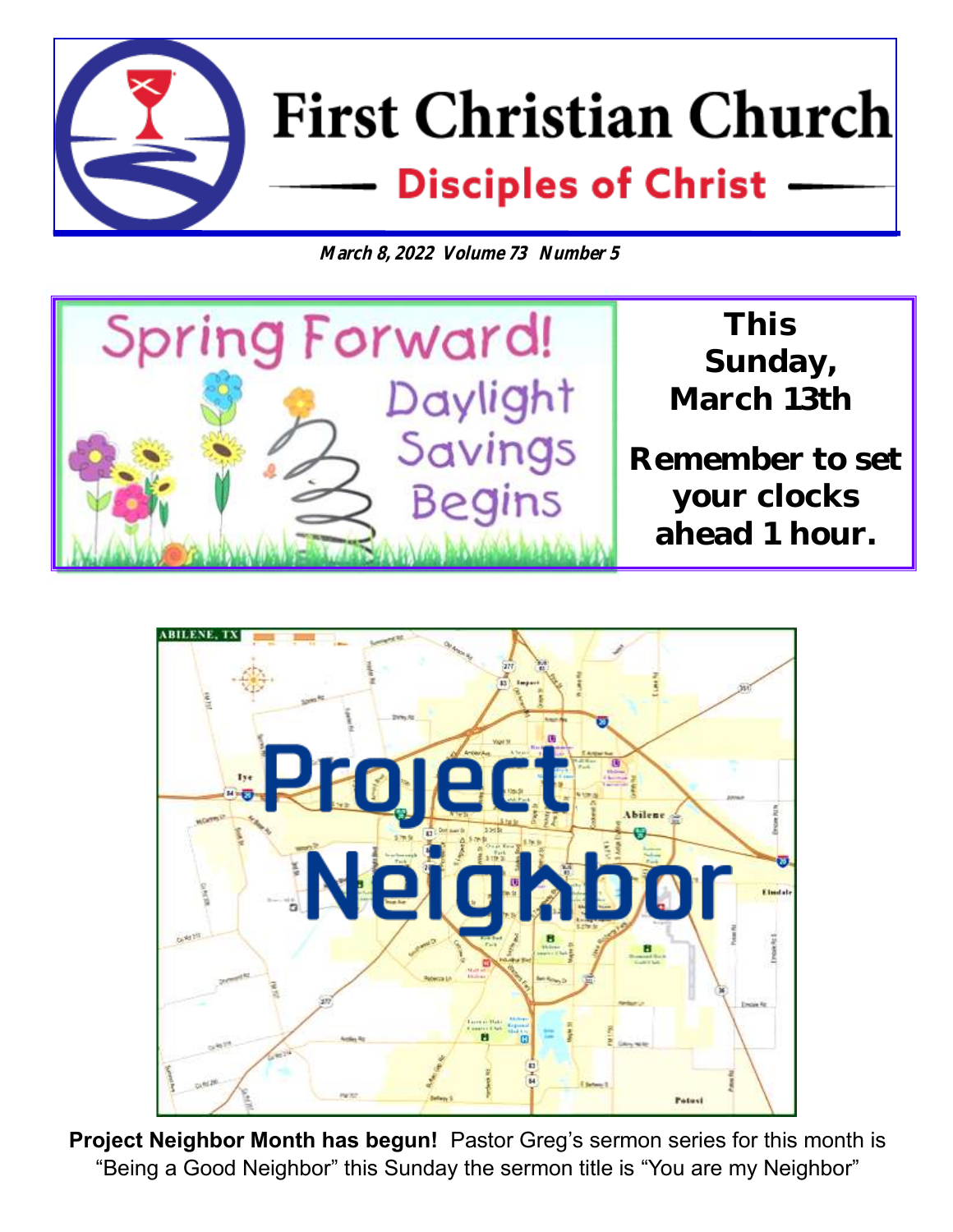

#### **Greeting First Christian,**

2022 is in full swing, and we have entered the season of Lent. As a special part of our Lent preparations, we as a church are having an outreach emphasis called **"PROJECT NEIGHBOR" in** which people are encouraged in big and small ways to find opportunities to connect with our neighbors. We are studying through our small groups (Sunday School) and sermons on Sundays what it means to be good neighbors (biblically).

I have already heard of several things people are doing and that our various groups are doing. CWF will be sponsoring a prayer walk around our neighborhood and a kite flying day (I am really looking forward to this). Please join in these and other efforts this month as we step out of our comfort zones to serve Christ.

Our Vision Seeking team -- Vision 2025 or as I like to call it our visioneering team has begun meeting. They have been tasked with the responsibility of seeking God's will and expressing it in some clearly defined goals and directions. Please pray for this group and give them any input you may have.

**YOUTH MINISTRY RE-BOOT**. Our youth ministry is undergoing and has undergone some changes. We are looking for people to serve on a new **YOUTH MINISTRY COUNCIL**. This will be a group that will help plan, participate and act as youth sponsor for the various activities here at FCC. We will also be needing a female youth sponsor to help take our youth to camp this year at Lake Brownwood Christian Retreat Center. Greg Morris will be taking over the leadership of the youth group temporarily. Judy Morris will be teaching in Youth Sunday School and Greg will handle youth Wednesday nights. We will be looking for interns and volunteers to help as we re-start this ministry from ground zero. Please be in prayer and let us know of any youth that might be interested.

As always -- there is never a dull moment at FCC and never a lack of opportunity to serve.

Love you all

Pastor Greg

**Vol. 73, No. 5 Established 1949—**The Christian Evangel is published bi-weekly (except for holiday weeks) by the First Christian Church (Disciples of Crist): Brenda Harris, editor; Send address or email changes to First Christian Church, P.O. Box 4200, Abilene, Texas, 79608-4200; (325) 677-2186; Unsolicited articles may not be returned. Electronic and email submissions are strongly encouraged. The editor reserves the right to edit articles for grammar, spelling, length and content.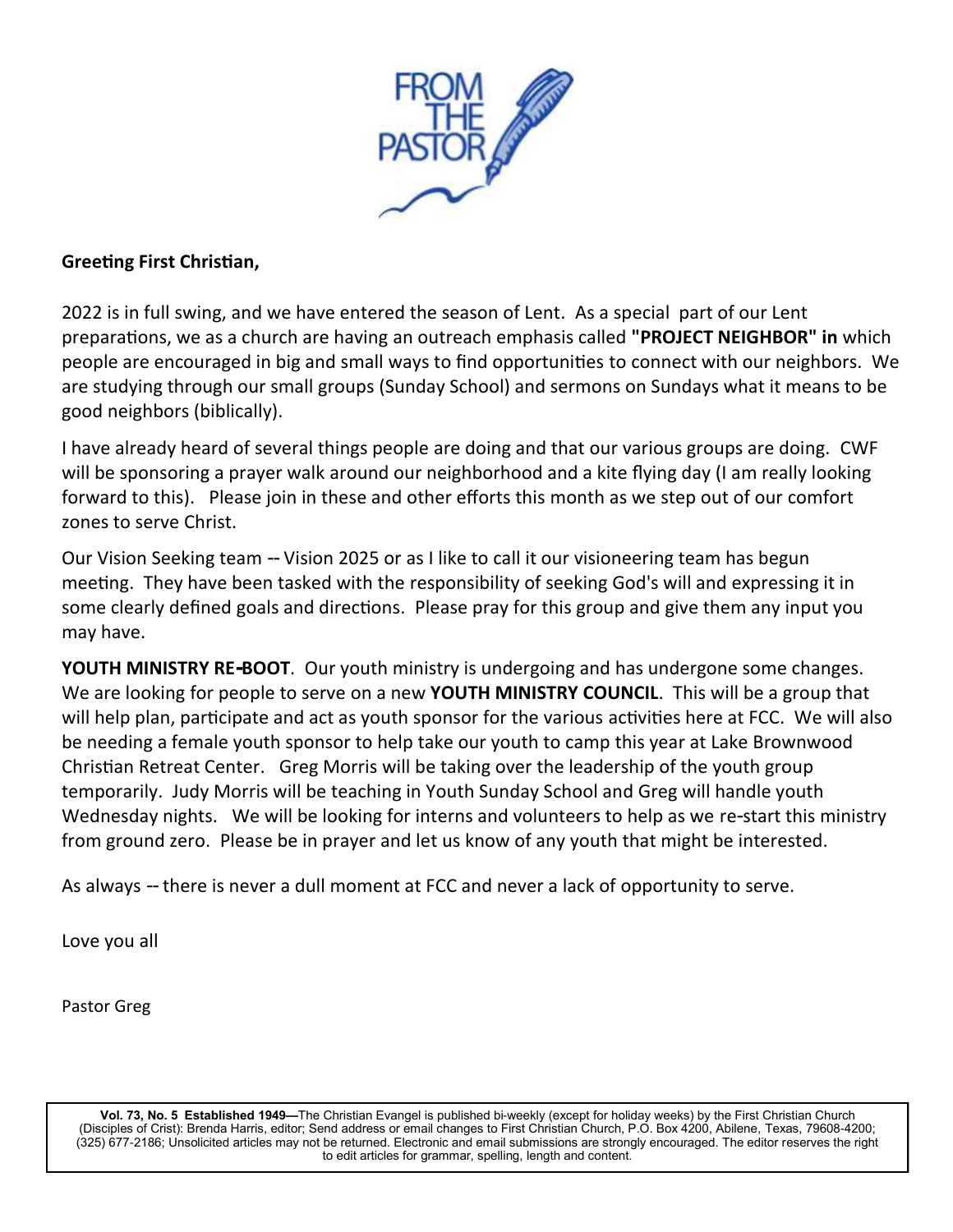## *PRAYER CONCERNS*

 **Chris McKenzie,** pray for safety as Chris & others have traveled to the Romania/Ukraine border to help deaf friends get out of Ukraine, Chris is the grandson of Mil Boardman  **Lesle Paxton,** knee surgery recovery  **Bob Milstead, Jr.,** health concerns, son of Bob & Jane Milstead **Dusty Green, husband of Gloria Green Home Centered Members & Friends Our Military Families & Friends**



*FCC ladies we are eating out this month!!*

*Join us on Tuesday, March 15th at 6:00 pm at Chili's by the Mall.*

#### **Visionary Team 2022**

Pastor Greg Morris ex-officio Johnnie Lou Boyd ex-officio Kathy Arno Ricky Barringer Cindy Brown Danny/Mary Ellen Campbell Judi Chaney Suzanna Hosch Jane Hurley Brian/Michelle McCrory Sharon McDonald

Please pray for our Visionary Team 2022 as they will be working hard helping to develop the first phase of the FCC master plan.

**BOARD MEETING Monday, March 28 at 5:30 PM**



**COFFEE TIME Thursday Mornings at 9:30 a.m. Except the first Thursday of each month. Meet us here at the church for a time of coffee & fellowship All are invited!**

> **FUNTIMERS 65+**  or anyone who wants to hang out with us!

**Come Join the FUN!!**

**Thursdays from 1:00—3:30pm** 

Join us here at the church for a time of playing board games, dominos, card games and laughter!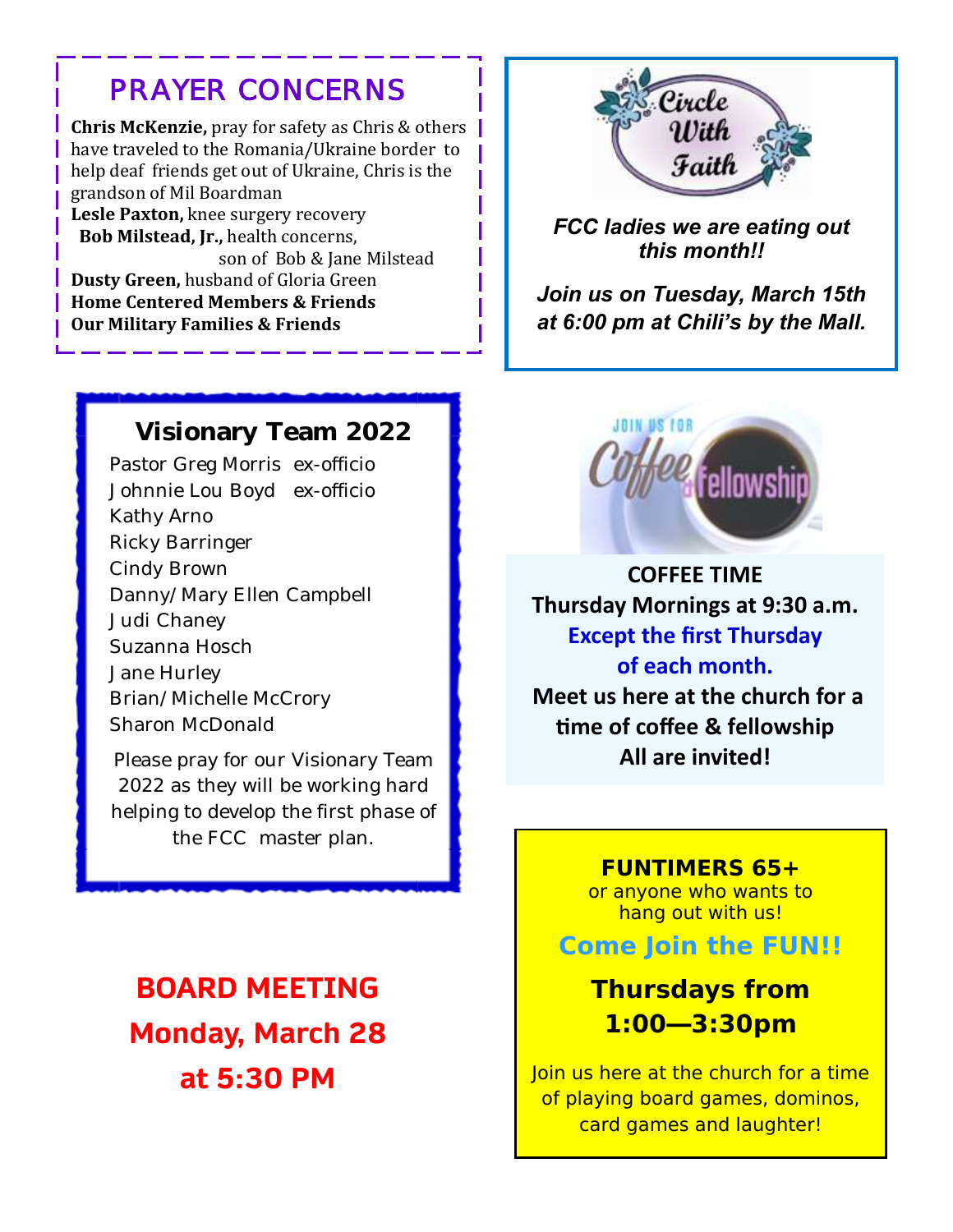

## **2nd Annual Community-Wide Easter Egg Hunt Saturday, April 16**

 **NEEDED -Plastic Filled Eggs and Candy Donations! Don't buy plastic eggs to fill we have lots and lots of plastic eggs here at the church that need to be filled. There are boxes in hall & foyer for your donations. Thank You!**



**Disciples Women** is excited to announce we are accepting registrations for our **2022 Women's Retreat! Our theme is "Fearless!" and will be April 22-24, 2022 at Lake Brownwood Christian Retreat, Brownwood, TX.** We are excited to welcome Rev. Alice Hupp as our Keynote Speaker. Make plans now to join us for a weekend of renewal, fellowship and laughter. The Women's Retreat Planning Committee: Joni Hires, Rev. Alice Hupp, Kristi Lane, Connie Fritzler, Coleta Wilkerson and Tasha York.

**FCC –Abilene Women** you will find information packets on the hall bulletin board that will include a registration form, along with contact information.

**\*\*\*Early Bird Registration ends on March 31st.**



Our Youth Group is going through some changes. We need volunteers to help with planning activities, bring ideas to the table to help grow our youth group, participate and act as youth sponsors. Please consider being part of the Youth Ministry Counsel. You can call or email the church if you are interested. **Church phone:** 325-677-2186 **FCC email:** fccabilene@outlook.com

#### **First Christian Church - Abilene**

#### FEBRUARY 2022—**General Fund**

| Feb. 2022 General Budget Receipts<br>Feb. 2022 Budget<br><b>Budget Shortfall</b> | \$21,536.09<br>\$22,436.92<br><u>–900.83</u> |
|----------------------------------------------------------------------------------|----------------------------------------------|
| Total Feb. Receipts<br>(Includes CCF)                                            | \$24,284.29                                  |
| Total Feb. Disbursements<br>(Includes CCF)                                       | \$21,974.65                                  |
| Net Gain                                                                         |                                              |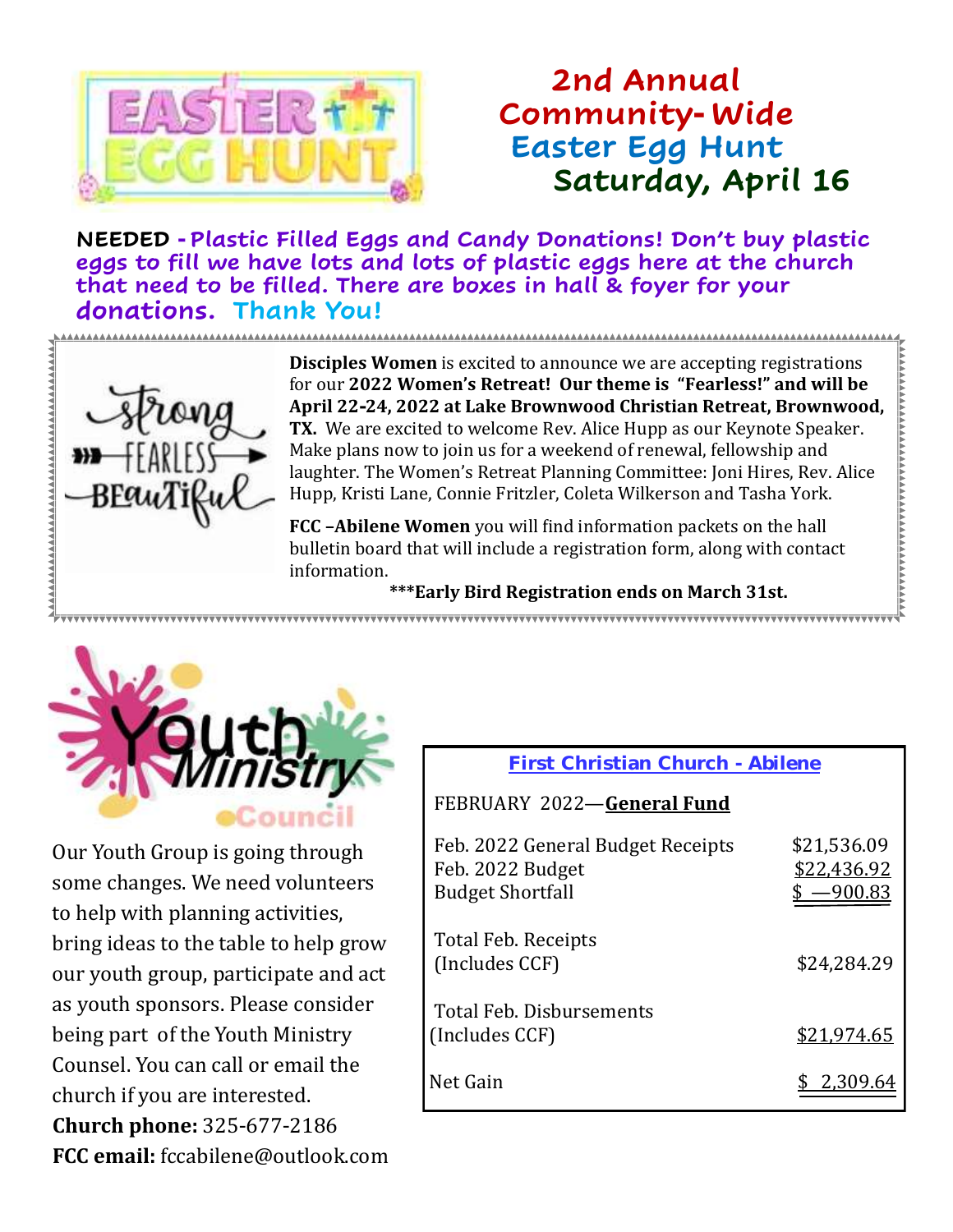# **Central Area Disciples of Christ Area Assembly May 14th 2022**

Hello Disciples of Christ friends in the Central Area,

 It has been too long since we were all in contact with each other. I realize we have lots of new folks in the area, so I wanted to introduce myself and help us all get caught up on what is going on in the CEA at the moment. Like many other things, Area activity and connectivity has been disrupted over the past two years by the Covid-19 pandemic. We are working to get ministry and communication started again. At the moment, the group working on facilitating Central Area Activity includes your Area Council: Steve Esquival, member at Wylie Christian Church, CEA treasurer; Jim Whitten, member at FCC San Angelo, CEA vice-moderator; and myself, Penny Biddy, co-pastor at Brook Hollow Christian Church in Abilene and currently serving as Central Area Moderator. The council is also blessed to work closely with our Area minister, Rev. Heather Reed.

 This group of folks is looking at ways to help build relationships and connectivity in the CEA, and has decided that our first step towards that goal will be holding an *Area Assembly on May 14, 2022 at Wylie Christian*  **Church.** We will meet from 10:00 am until 3:00 pm, so please mark your calendars to share that day with us and let your congregation members know to save that date as well! More information will be coming to you soon about registration fees and programming.

That's all the news I have right now, but I will continue to update you as I have new information. Remember, the Area Assembly is on May 14. Please let your congregations know. Don't forget to email me if there's an update from your church that you want to share. I'm looking forward to hearing from you all soon.

Blessings, Penny Biddy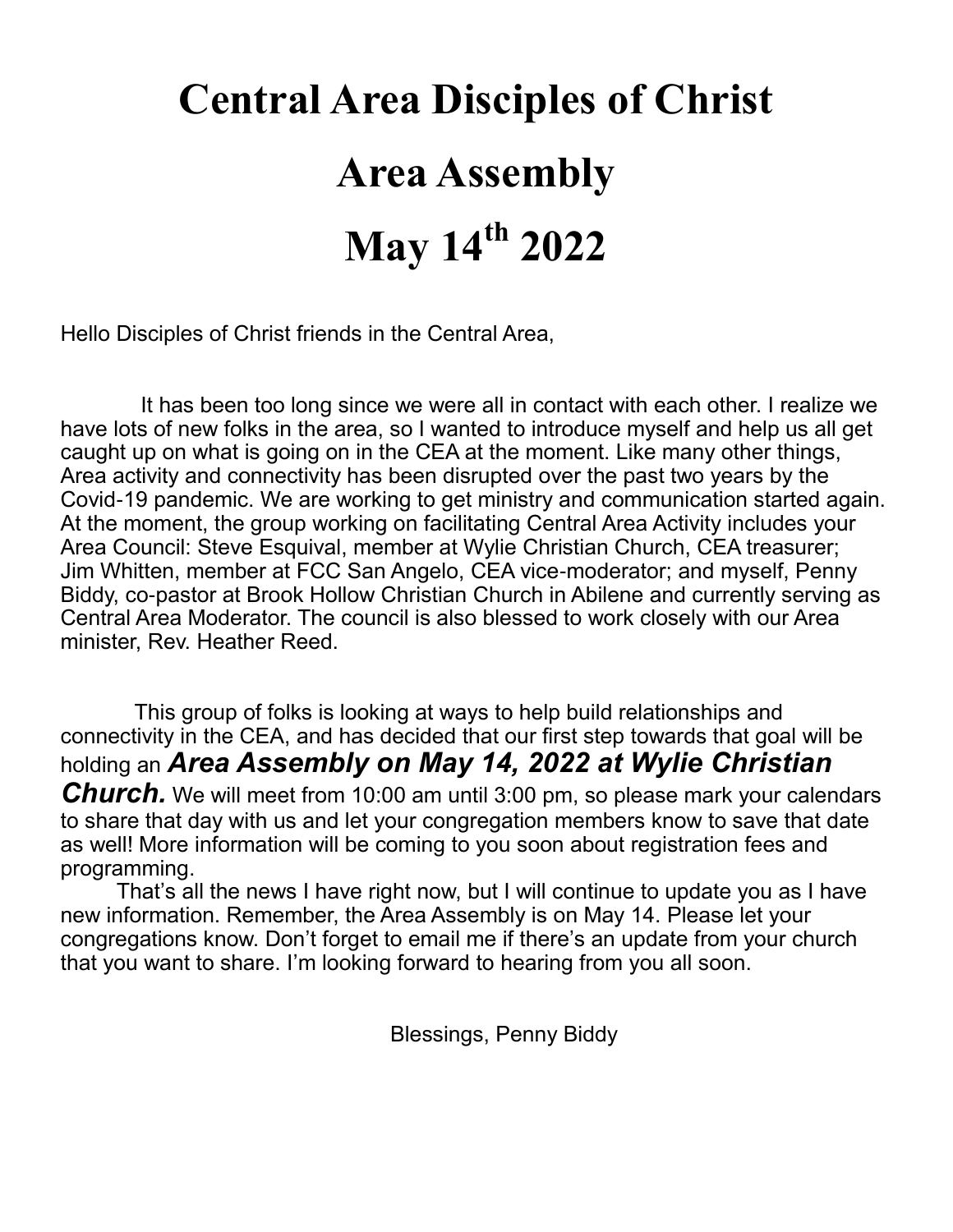